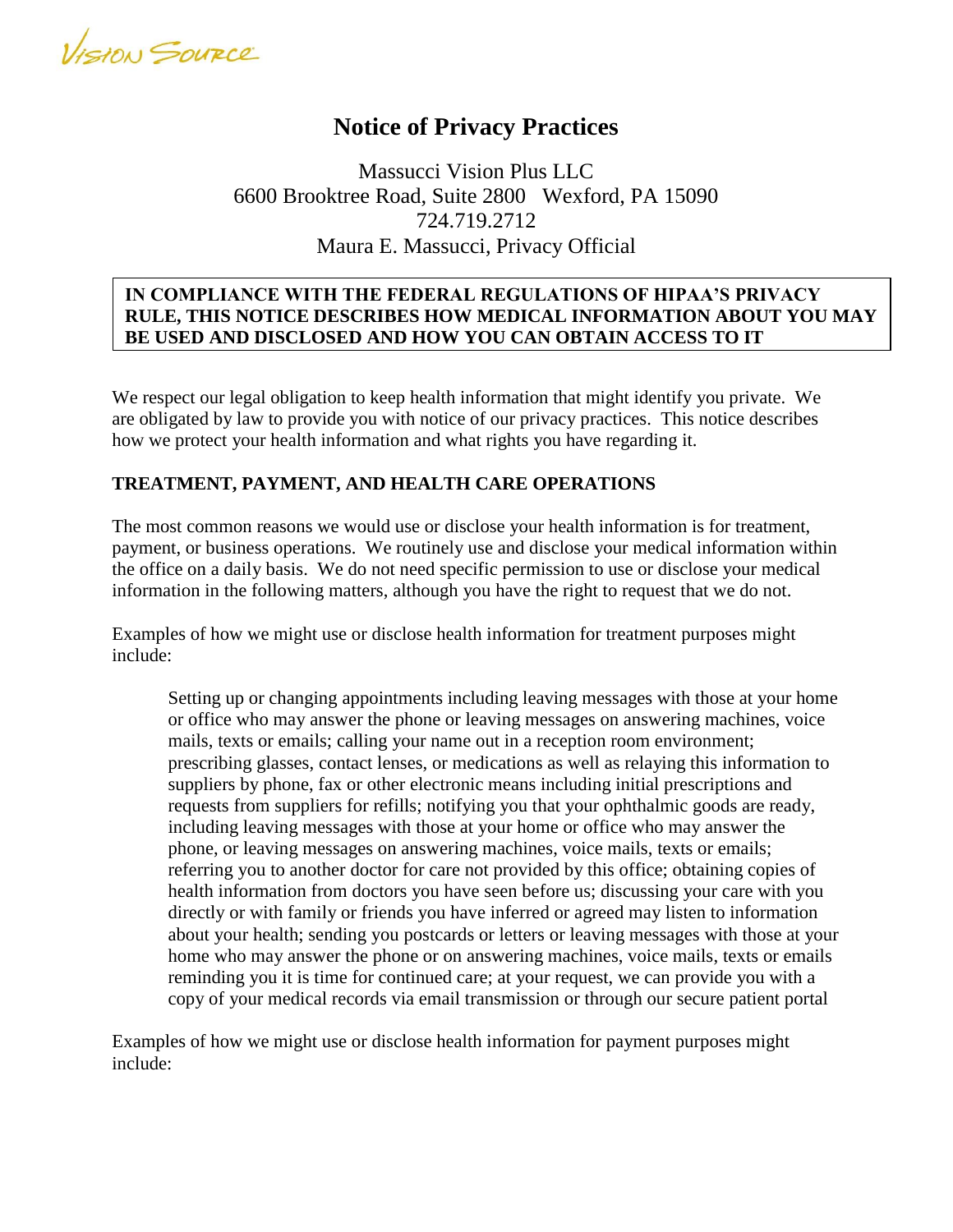VISION SOURCE

Asking you about your vision or medical insurance plans or other sources of payment; preparing and sending bills to your insurance provider or to you; providing any information required by third party payors in order to insure payment for services rendered to you; sending notices of payment due on your account to the person designated as responsible party or head of household on your account with fee explanations that could include procedures performed and for what diagnosis: collecting unpaid balances either ourselves or through a collection agency, attorney, or district attorney's office. At the patient's request we may not disclose health care information that you have paid for out of pocket. This only applies to those encounters related to the care you want restricted.

Examples of how we might use or disclose health information for business operations might include:

Financial or billing audits; internal quality assurance programs; participation in managed care plans; defense of legal matters; business planning; certain research functions; informing you of products or services offered by our office; compliance with local, state, or federal government agencies request for information; oversight activities such as licensing of our doctors; Medicare or Medicaid audits; providing information regarding your vision status to the Department of Public Safety, a school nurse, or agency qualifying for disability status

## **USES AND DISCLOSURES FOR OTHER REASONS NOT NEEDING PERMISSION**

In some other limited situations, the law allows us to use or disclose your medical information without your specific permission. Most of these situations will never apply to you but they could.

- When a state or federal law mandates that certain health information be reported for a specific purpose
- For public health reasons, such as reporting of a contagious disease, investigations or surveillance, and notices to and from the federal Food and Drug Administration regarding drugs or medical devices
- Disclosures to government or law authorities about victims of suspected abuse, neglect, domestic violence, or when someone is or suspected to be a victim of a crime
- Disclosures for judicial and administrative proceedings, such as in response to subpoenas or orders of courts or administrative hearings
- Disclosures to a medical examiner to identify a deceased person or determine cause of death or to funeral directors to aid in burial
- Disclosures to organizations that handle organ or tissue donations
- Uses or disclosures for health related research
- Uses or disclosures to prevent a serious threat to health or safety of an individual or individuals
- Uses or disclosures to aid military purposes or lawful national intelligence activities
- Disclosures of de-identified information
- Disclosures related to a workman's compensation claim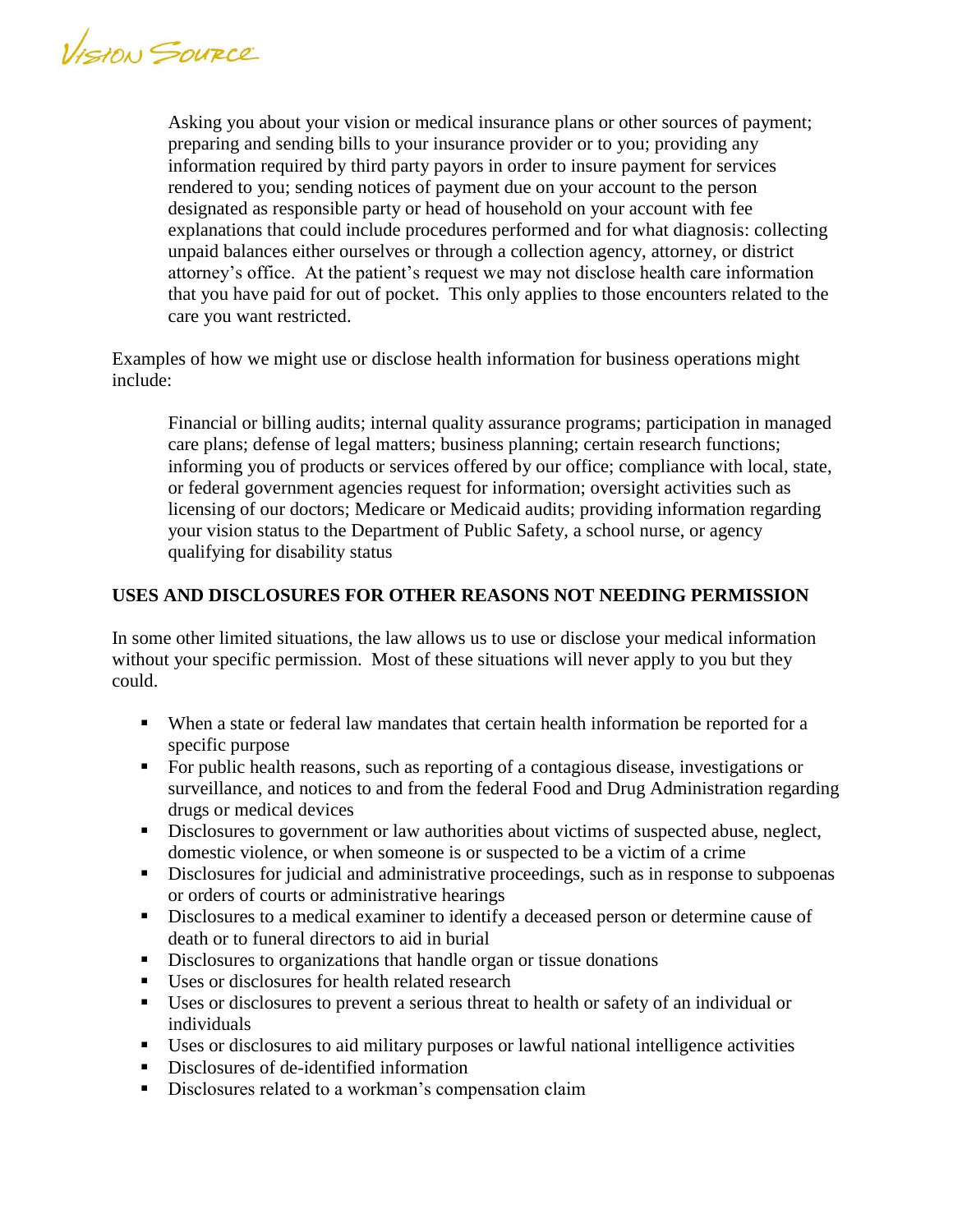VISION SOURCE

- Disclosures of a "limited data set" for research, public health, or health care operations
- Incidental disclosures that are an unavoidable by-product of permitted uses and disclosures
- **Disclosure of information needed in completing form from a school related vision** screening, information to the Department of Public Safety, information related to certification for occupational or recreational licenses such as pilots license.
- Disclosures to business associates who perform health care operations for Massucci Vision Plus LLC and who commit to respect the privacy of your information. We also require any business associate to require any sub-contractor to comply with our privacy policies.
- Unless you object, disclosure of relevant information to family members or friends who are helping you with your care or by their allowed presence cause us to assume you approve their exposure to relevant information about your health

## **USES OR DISCLOSURES TO PATIENT REPRESENTATIVES**

It is the policy of Massucci Vision Plus LLC for our staff to take phone calls from individuals on a patients behalf requesting information about making or changing an appointment; the status of eyeglasses, contact lenses, or other optical goods ordered by or for the patient. Massucci Vision Plus LLC staff will also assist individuals on a patient's behalf in the delivery of eyeglasses, contact lenses, or other optical goods. During a telephone or in person contact, every effort will be made to limit the encounter to only the specifics needed to complete the transaction required. No information about the patient's vision or health status may be disclosed without proper patient consent. Massucci Vision Plus LLC staff and doctors will also infer that if you allow another person in an examination room, treatment room, dispensary, or any business area within the office with you while testing is performed or discussions held about your vision or health care or your account that you consent to the presence of that individual.

#### **OTHER USES AND DISCLOSURES**

We will not make any other uses or disclosures of your health information unless you sign a written *Authorization for Release of Identifying Health Information*. The content of this authorization is determined by federal law. The request for signing an authorization may be initiated by Massucci Vision Plus LLC or by you as the patient. We will comply with your request if it is applicable to the federal policies regarding authorizations. If we ask you to sign an authorization, you may decline to do so. If you do not sign the authorization, we may not use or disclose the information we intended to use. If you do elect to sign the authorization, you may revoke it at any time. Revocation requests must be made in writing to the Privacy Officer named at the beginning of this Notice.

#### **YOUR RIGHTS REGARDING YOUR HEALTH INFORMATION**

The law gives you many rights regarding your personal health information.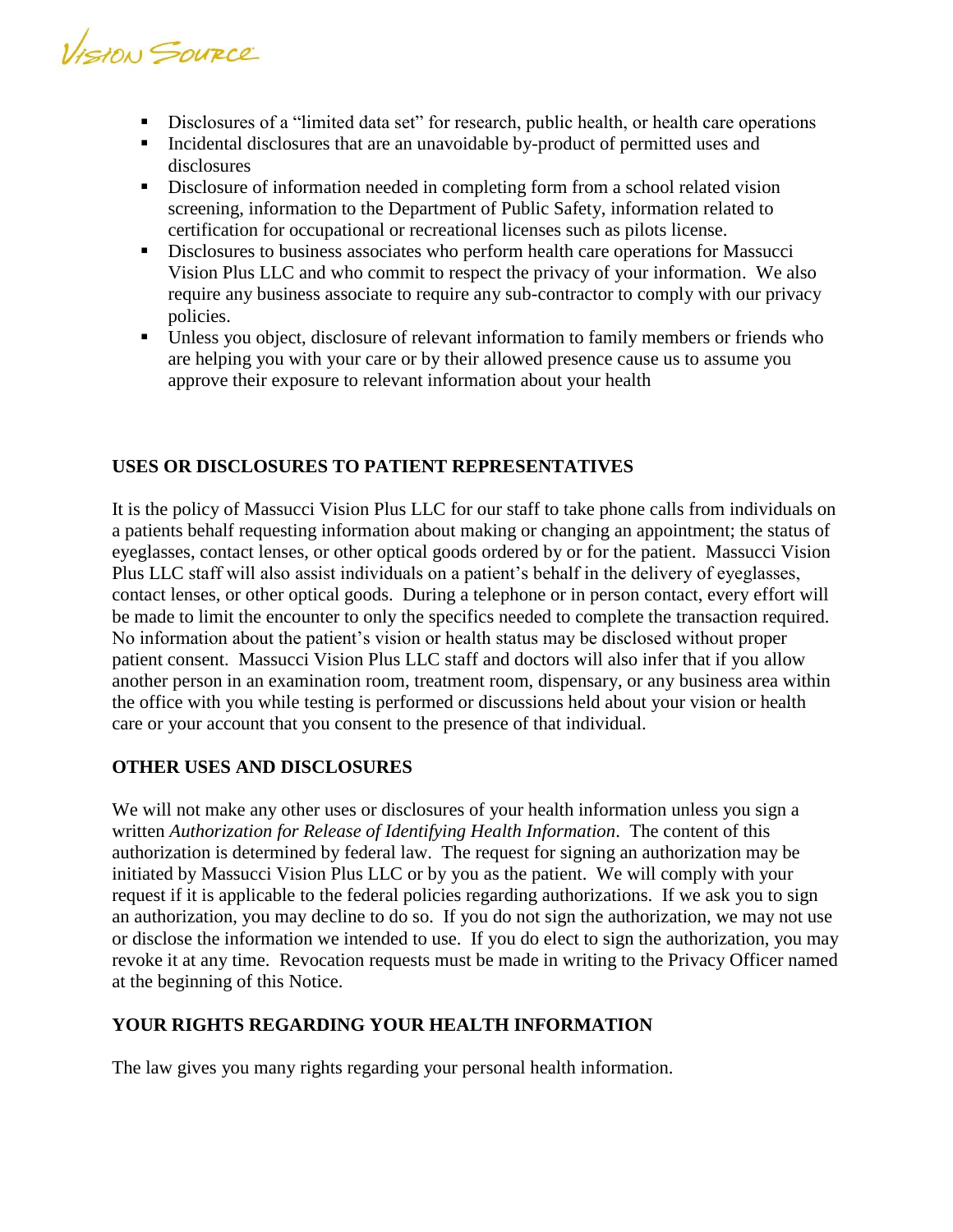VISION SOURCE

You may ask us to restrict our uses and disclosures for purposes of treatment (except in emergency care), payment, or business operations. This request must be made in writing to Privacy Officer named at the beginning of this Notice. We do not have to agree to your request, but if we agree, must honor the restrictions you ask for.

You may ask us to communicate with you in a confidential manner. Examples might be only contacting you by telephone at your home or using some special email address. We may accommodate these requests if they are reasonable and if you agree to pay any additional cost, if any, incurred in accommodating your request. Requests for special communication requests must be made to the Privacy Officer named at the beginning of this Notice.

You may ask to review or get copies of your health information. There are a very few limited situations in which we may refuse your access to your health information. For the most part we are happy to provide you with the opportunity to either review or obtain a copy of your medical information. All requests for review or copy of medical information must be made in writing to the Privacy Officer named at the beginning of this Notice. While we usually respond to these requests in just a day or so, by law we have fifteen (15) days to respond to your request. We may request an additional thirty (30) day extension in certain situations.

You may ask us to amend or change your health care information if you think it is incorrect or incomplete. If we agree, we will make the amendment to your medical record within thirty (30) days of your written request for change sent to the Privacy Officer named at the beginning of this Notice. We will then send the corrected information to you or any other individual you feel needs a copy of the corrected information. If we do not agree, you will be notified in writing of our decision. You may then write a statement of your position and we will include it in your medical record along with any rebuttal statement we may wish to include.

You may request a list of any non-routine disclosures of your health information that we might have made within the past six (6) years (or a shorter period if you wish). Routine disclosures would include those used your treatment, payment, and business operations of Massucci Vision Plus LLC. These routine disclosures will not be included in your list of disclosures. You are entitled to one such list per year without charge. If you want more frequent lists, you must pay for them in advance at a fee of \$25.00 per list. We will usually respond to your written request (made to the Privacy Officer named at the beginning of this Notice) within thirty (30) days but we are allowed one thirty (30) day extension if we need the time to complete your request.

Health care information you request copies of may be delivered to you in electronic format. The e-formats Massucci Vision Plus LLC has approved as secure and protects the integrity of your health care information include secure email, an authorized Electronic Health Information system and media supplied by Massucci Vision Plus LLC.

You may obtain additional copies of this Notice of Privacy Practices from our business office or online at our website address shown at the beginning of this Notice.

#### **BREACH NOTIFICATION POLICY**